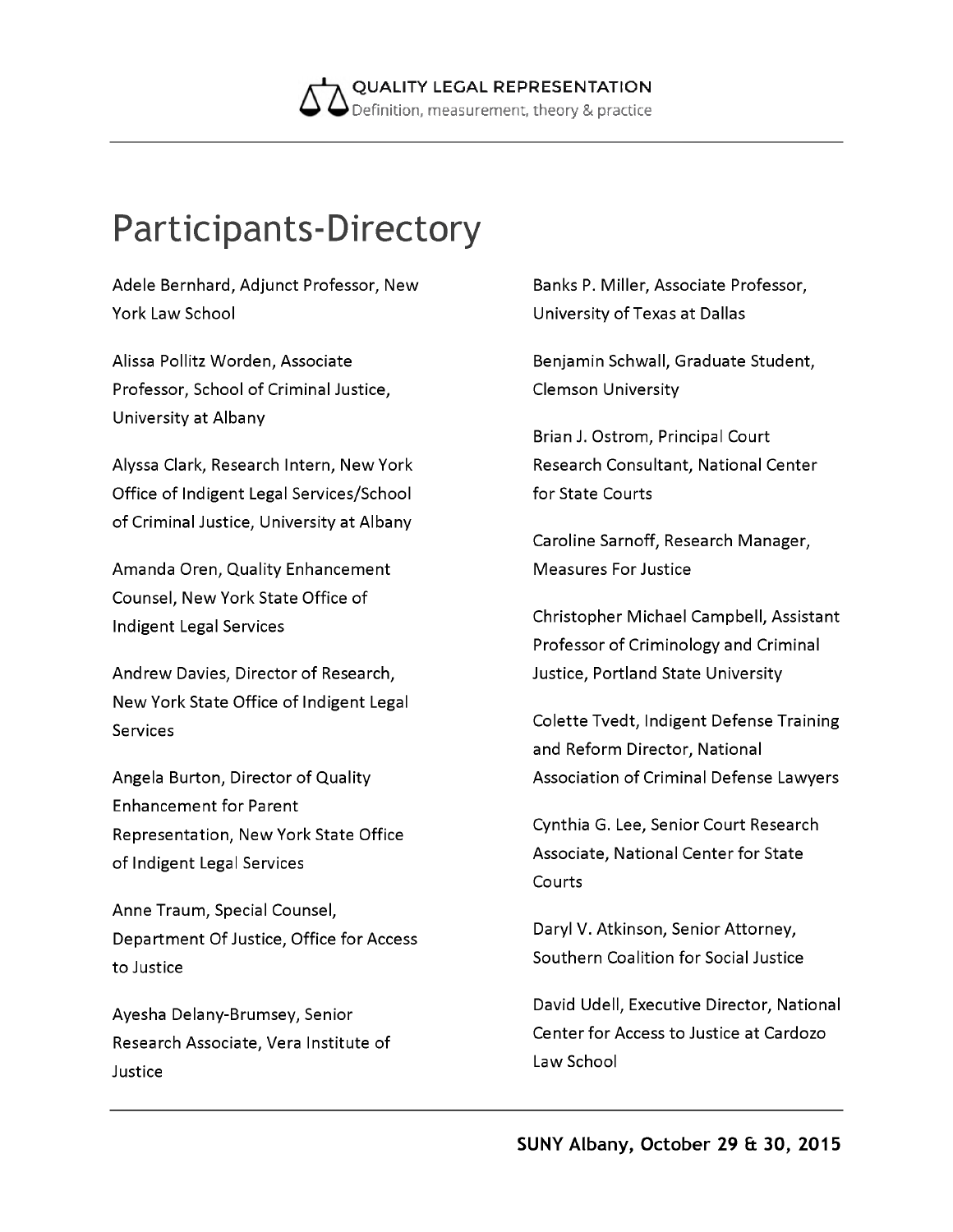

Deborah Schneer, Hurrell-Harring Implementation Counsel for Counsel at First Appearance, New York State Office of Indigent Legal Services

Don Murphy, Director, Performance Improvement, Indiana Public Defender Council

Dottie Carmichael, Research Scientist, Texas A&M University

Elly Kalfus, Program Associate, Sixth Amendment Center

Erica Hashimoto, Associate Dean for Clinical Programs, UGA School of Law

Erika Fountain, Graduate Student, Georgetown University

Franklin Cruz, Chief Operating Officer & Program Director, Justice Management Institute

Geoff Burkhart, Attorney & Project Director, American Bar Association

Gerald Rosenberg, Associate Professor, University Of Chicago

Giza Lopes, Assistant Professor, School of Criminal Justice, University at Albany

Greg Pogarsky, Associate Dean & Professor, School of Criminal Justice, University at Albany

Haemi Won, PhD Student, School of Criminal Justice, University at Albany

James Acker, Professor, School of Criminal Justice, University at Albany

James Anderson, Senior Behavioral Scientist, Rand Corporation

James Gamble, Senior Counsel and Director, Justice Index Project

Janet Moore, Associate Professor of Law, University of Cincinnati College of Law

Jennifer J. Smith, Executive Director, the International Legal Foundation

Jennifer Weintraub, PhD Student, School of Criminal Justice, University at Albany

Jenny Roberts, Professor, American University Washington College of Law

Jim Bethke, Executive Director, Texas Indigent Defense Commission

Joanne Macri, Director of Regional Initiatives, New York State Office of Indigent Legal Services

John F. Hollway, Executive Director, Quattrone Center for the Fair Administration of Justice, University of Pennsylvania Law School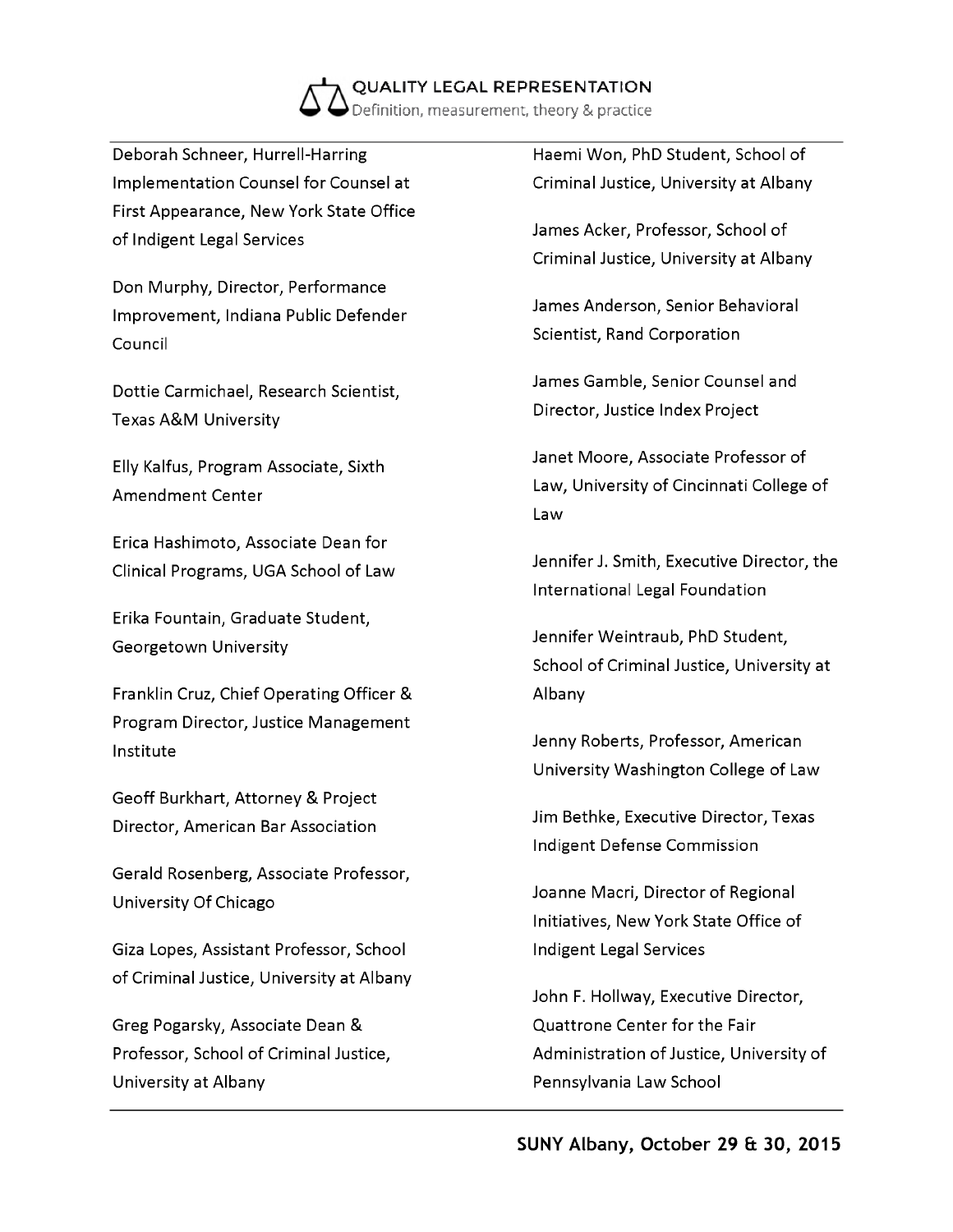

Jon Gould, Program Officer, National Science Foundation

Jonah Siegel, Research Director, Michigan Indigent Defense Commission

Joseph Wierschem, Counsel, New York State Office of Indigent Legal Services

Joshua Perry, Executive Director, Louisiana Center for Children's Rights

Justine Olderman, Managing Attorney, the Bronx Defenders

Kathryn Fahnestock

Kira Fonteneau, Public Defender, The Jefferson County Public Defender's **Office** 

Kirstin Morgan, Doctoral Student, School of Criminal Justice, University at Albany

Laurie Shanks, Professor Emerita of Law/ Attorney, Kindlon & Shanks, P.C.

Liana Pennington, Assistant Professor, Worcester State University

Lisa Robertson, Hurrell-Harring Implementation Counsel for Eligibility Standards, New York State Office of Indigent Legal Services

Lisa Schreibersdorf, Executive Director, Brooklyn Defender Services

Luzi Shi, PhD Student, School of Criminal Justice, University at Albany

Marea Beeman, Director - Justice Standards, Evaluation and Research Initiative, National Legal Aid and Defender Association

Margaret Gressens, Research Director, North Carolina Office of Indigent Defense Services

Margaret Martin, Assistant Deputy Counsel, New York State Office of Court Administration

Mark Courtney, Professor of Social Service Administration, University of Chicago

Mark Houldin, Assistant Defender, Defender Association of Philadelphia

Marla Sandys, Associate Professor, Indiana University, Department of Criminal Justice

Meg Ledyard, Business Analyst, Travis County, Texas

Melissa I. Mackey, Research Director, New York State Defenders Association